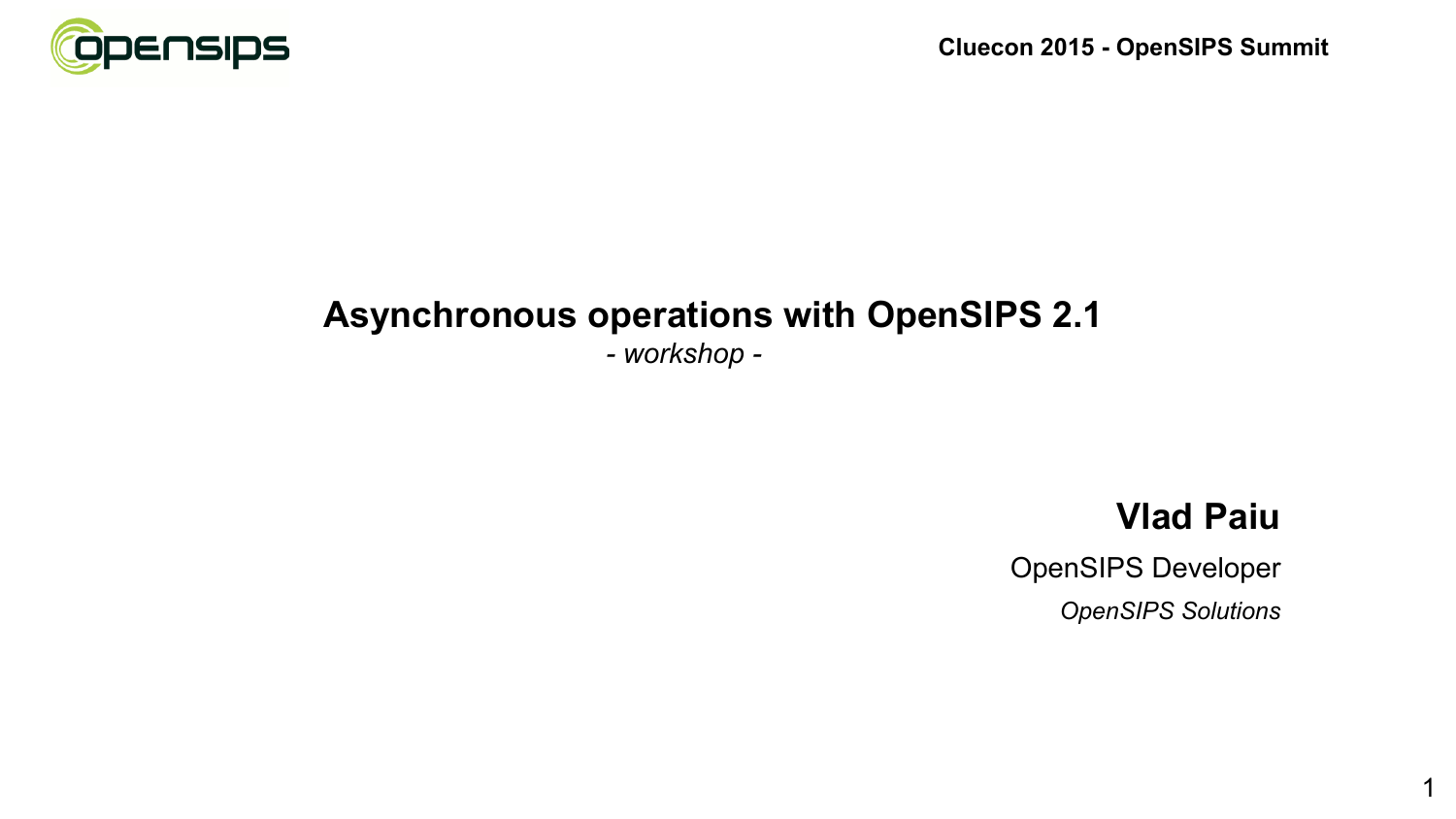

# **Asynchronous operations with OpenSIPS 2.1**

*- workshop -*

| <b>Blocking model</b> |                    | <b>Async model</b>  |  |
|-----------------------|--------------------|---------------------|--|
| opensips proc         |                    | opensips proc       |  |
| time                  | blocking operation | blocking operations |  |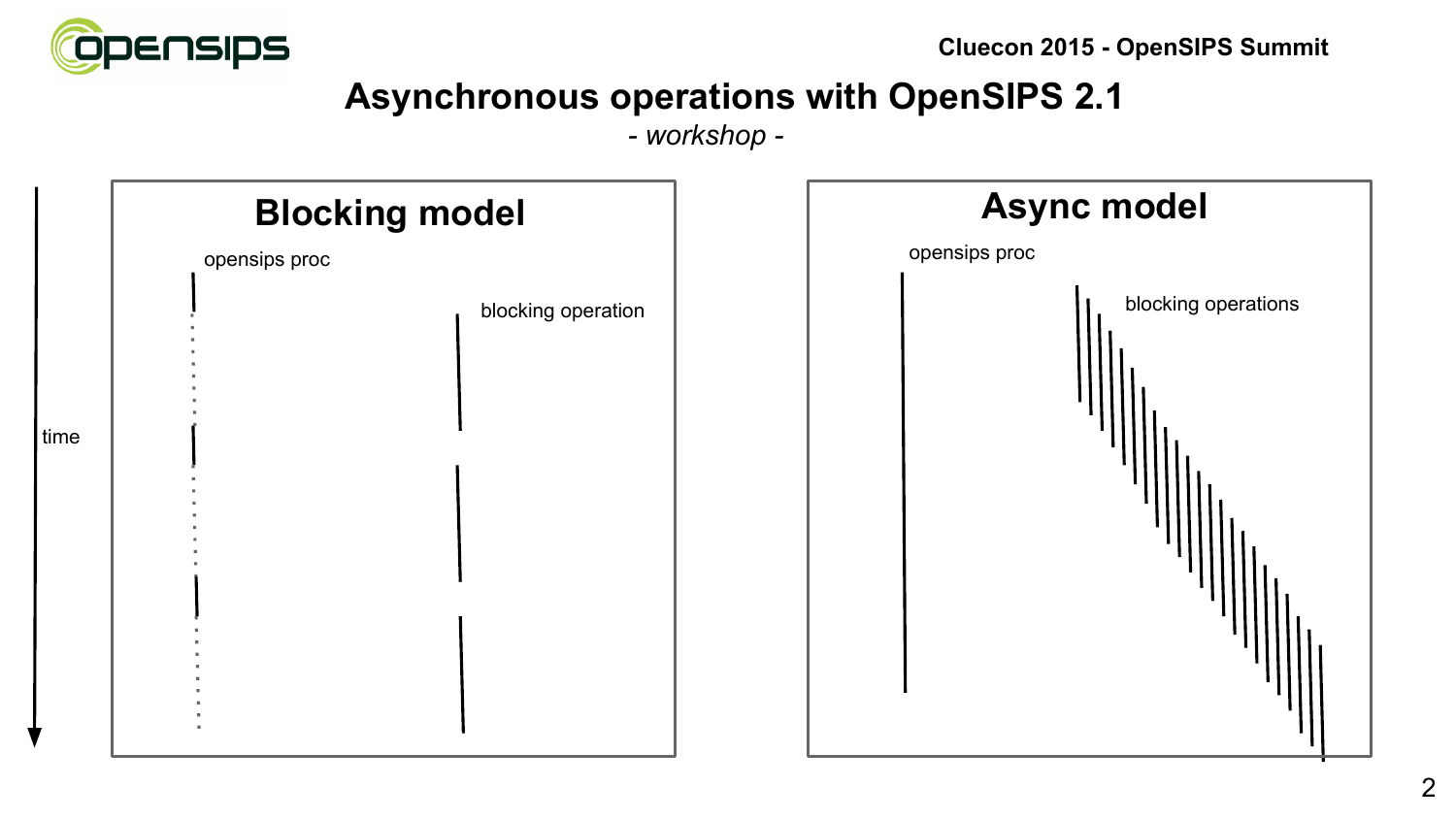

# **Asynchronous script operations in OpenSIPS 2.1**

*- workshop -*

#### *Description*

- script functions which also have the ability to run "in the background"
- triggered via the **async**() script statement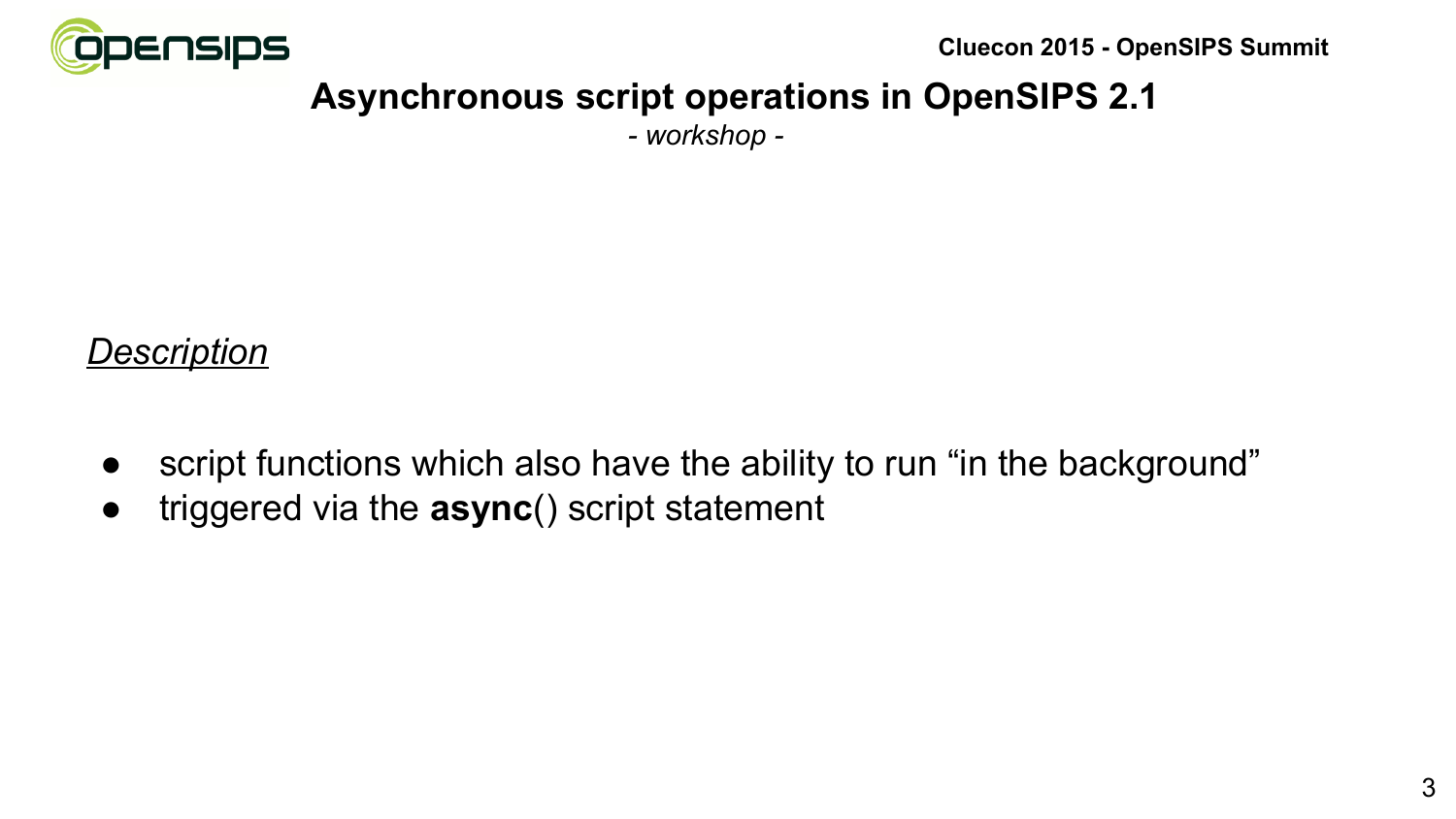

# **Asynchronous script operations in OpenSIPS 2.1**

*- workshop -*

## *Usage*

- async(blocking\_function(...), resume\_route);
	- avp\_db\_query
	- rest\_get
	- exec
	- radius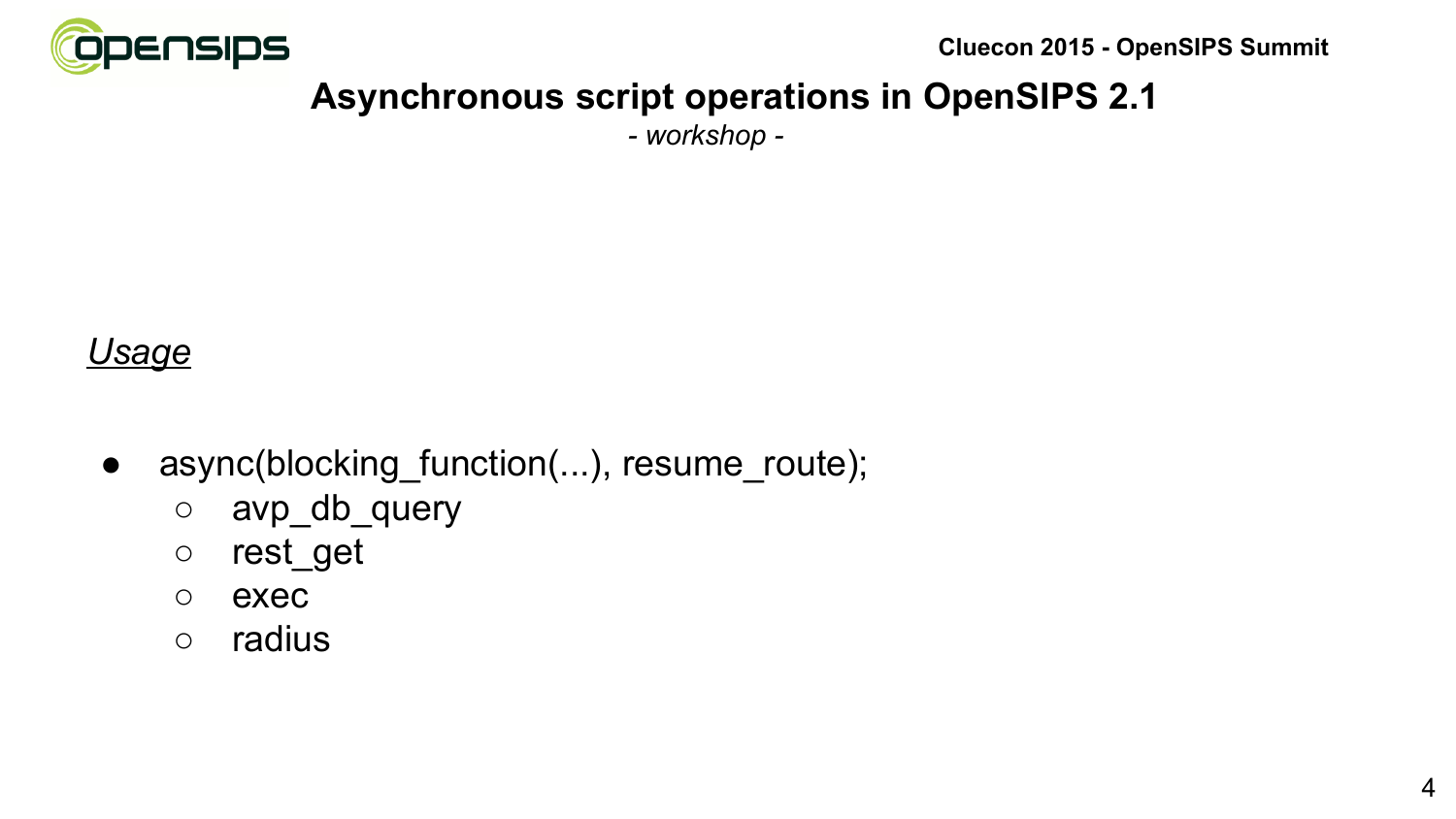

# **Asynchronous operations with OpenSIPS 2.1**

*- workshop -*

## *Requirements (implementation details)*

- runs on top of the TM module
- all async() calls will automatically create the SIP transaction
	- $\circ$  async() will break the script and run the resume route when the OP is finished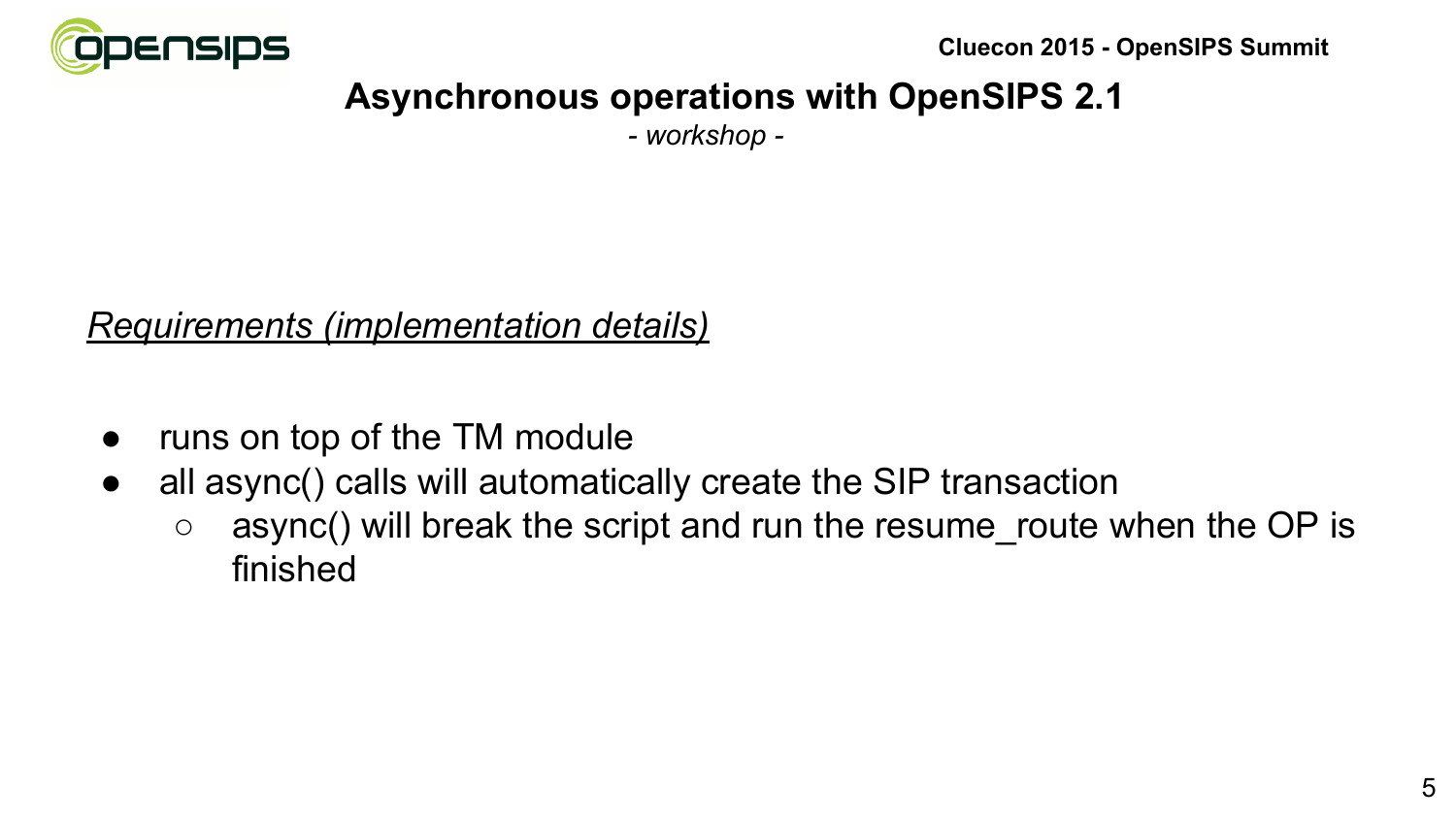

# **Asynchronous operations with OpenSIPS 2.1**

*- workshop -*



- dramatically improves scalability of OpenSIPS scripts with blocking ops
- better resilience to external service failures
- better usage of system resources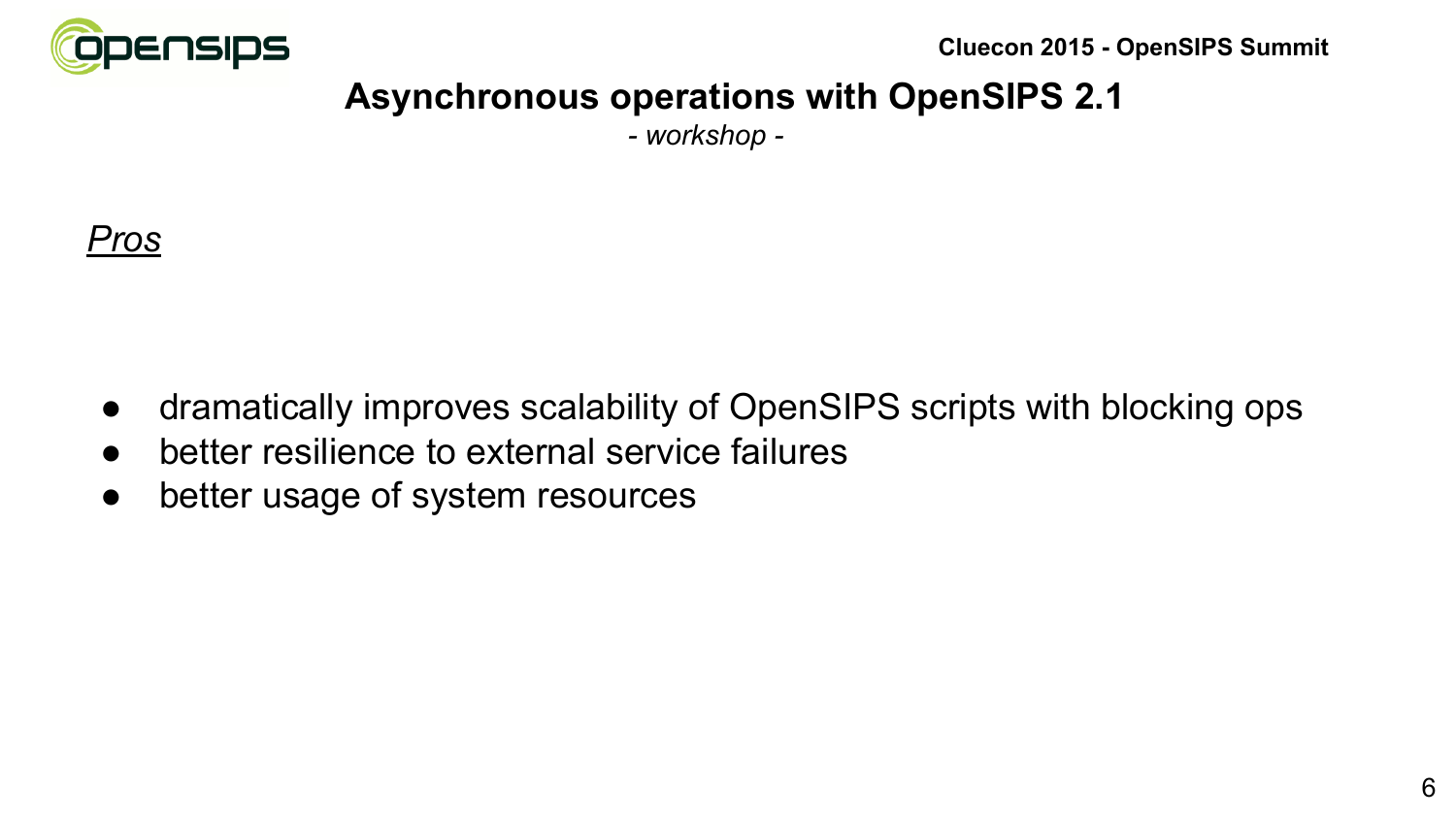

# **Asynchronous operations with OpenSIPS 2.1**

*- workshop -*

# *Cons*

- suspend-resume type of OpenSIPS script logic
	- \$var are not safe to be used
	- $\circ$  rely on \$avp for porting the data after the resume route is run
- library support is usually limited
	- MySQL official documentation doesn't even mention async!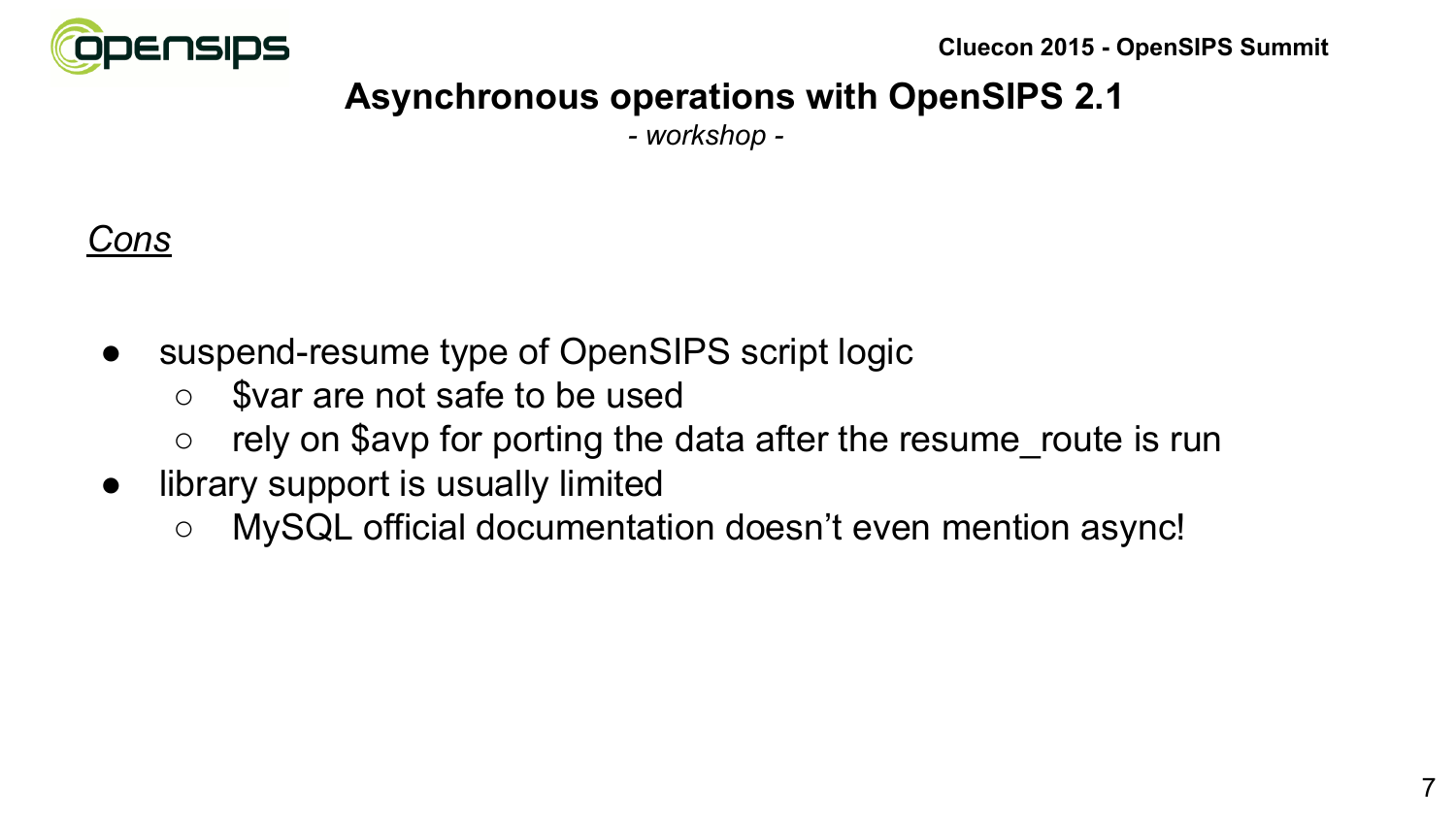

 **Asynchronous operations with OpenSIPS 2.1**

*- workshop -*